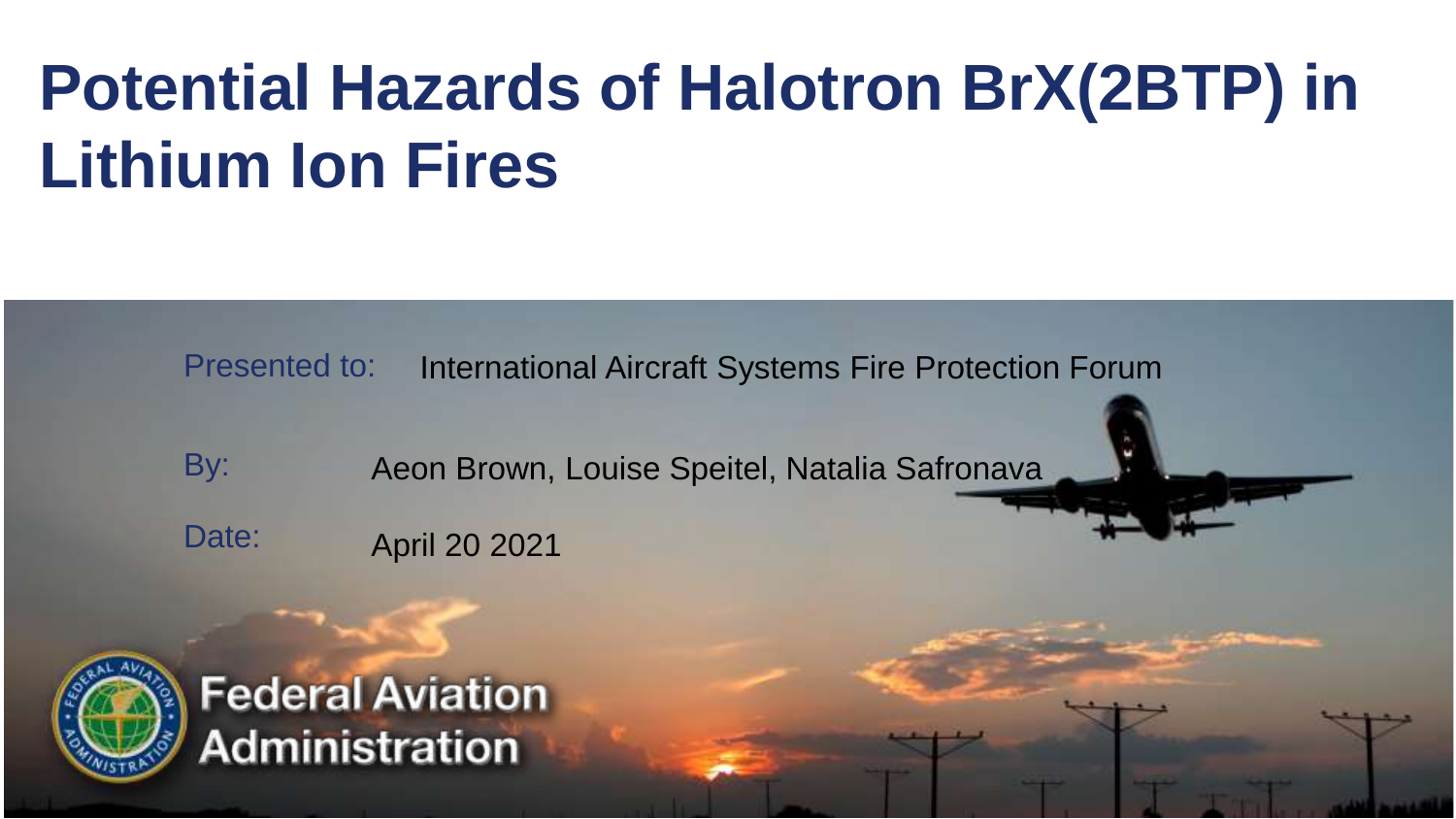# **Background**

- **Lithium Ion fires produce high temperature environments which could lead to the break down of the extinguishing agent used.**
- **2-bromo-3,3,3-trifluoropropene, which is the chemical makeup of (2-BTP) breaks down to extinguish the fire and some of the byproducts are Hydrofluoric (HF) and Hydrobromic (HBr) acid gases.**
- **The acid gases HF and HBr can cause severe respiratory complications and skin irritation.**
- **A lithium ion fire will be simulated in a controlled environment and the extinguishing agent 2-BTP will be introduced to the fire.**
- **A profile of the Concentration of gases vs Time will be measured with analytical techniques.**
- **This will provide an estimate of the level of toxicity that occupants of the flight deck could be exposed to due to decomposition products.**

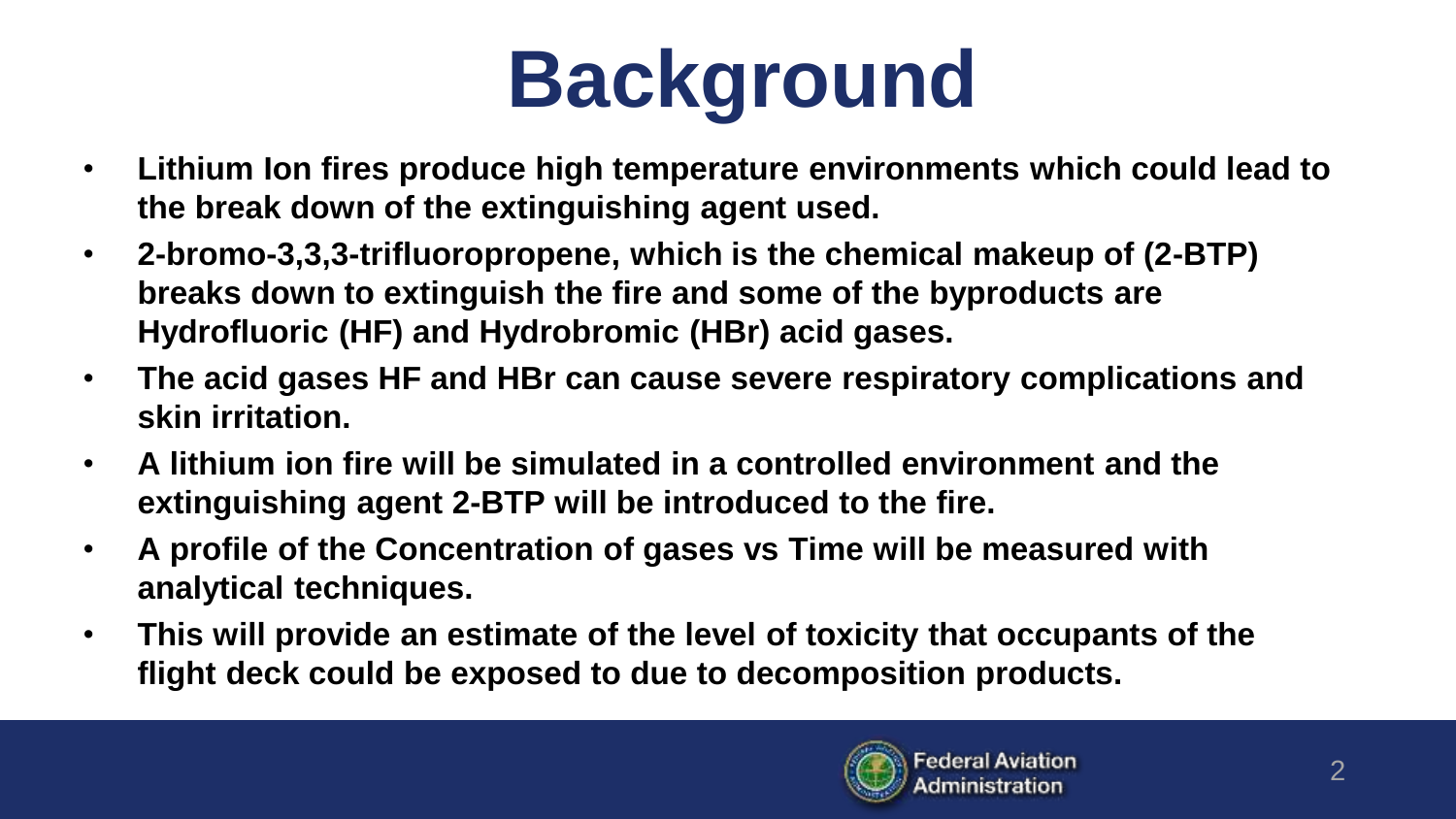## **Recap Of Previous Test**

- **Effectiveness of Halon 1211 and Halotron BrX(2BTP) against lithium ion cell fires**
- **Five 18650 cells each fitted with a type-k thermocouple**
- **The five cells were tightly packed into the 3D printed case lined with ceramic micro board with the exception of the cover**
- **The right most cell fitted with the cartridge heater**



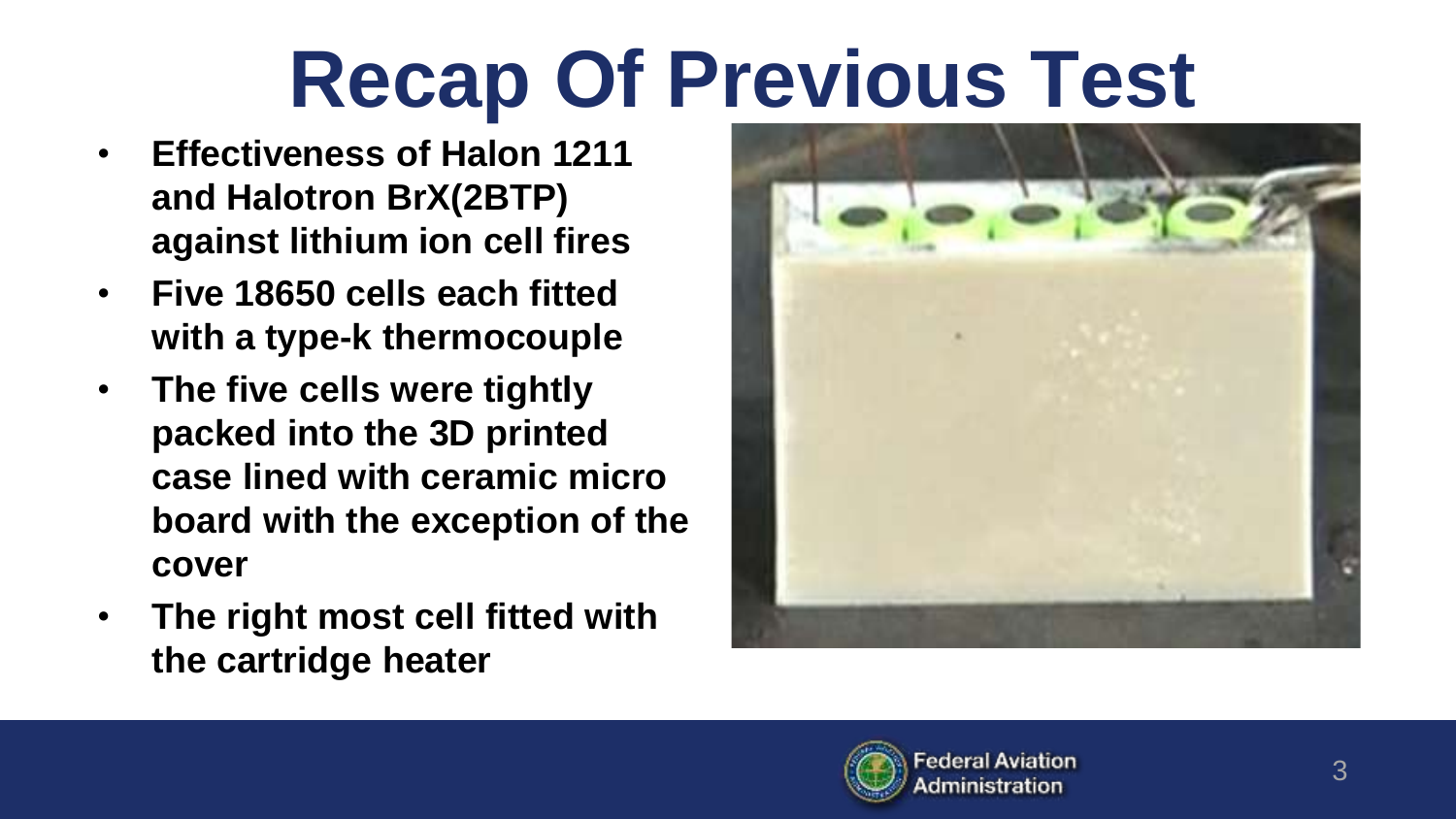#### **Recap of Previous Test**

**The below pictures shows the cells during thermal runaway before, during, and after Halon 1211 was discharged.**



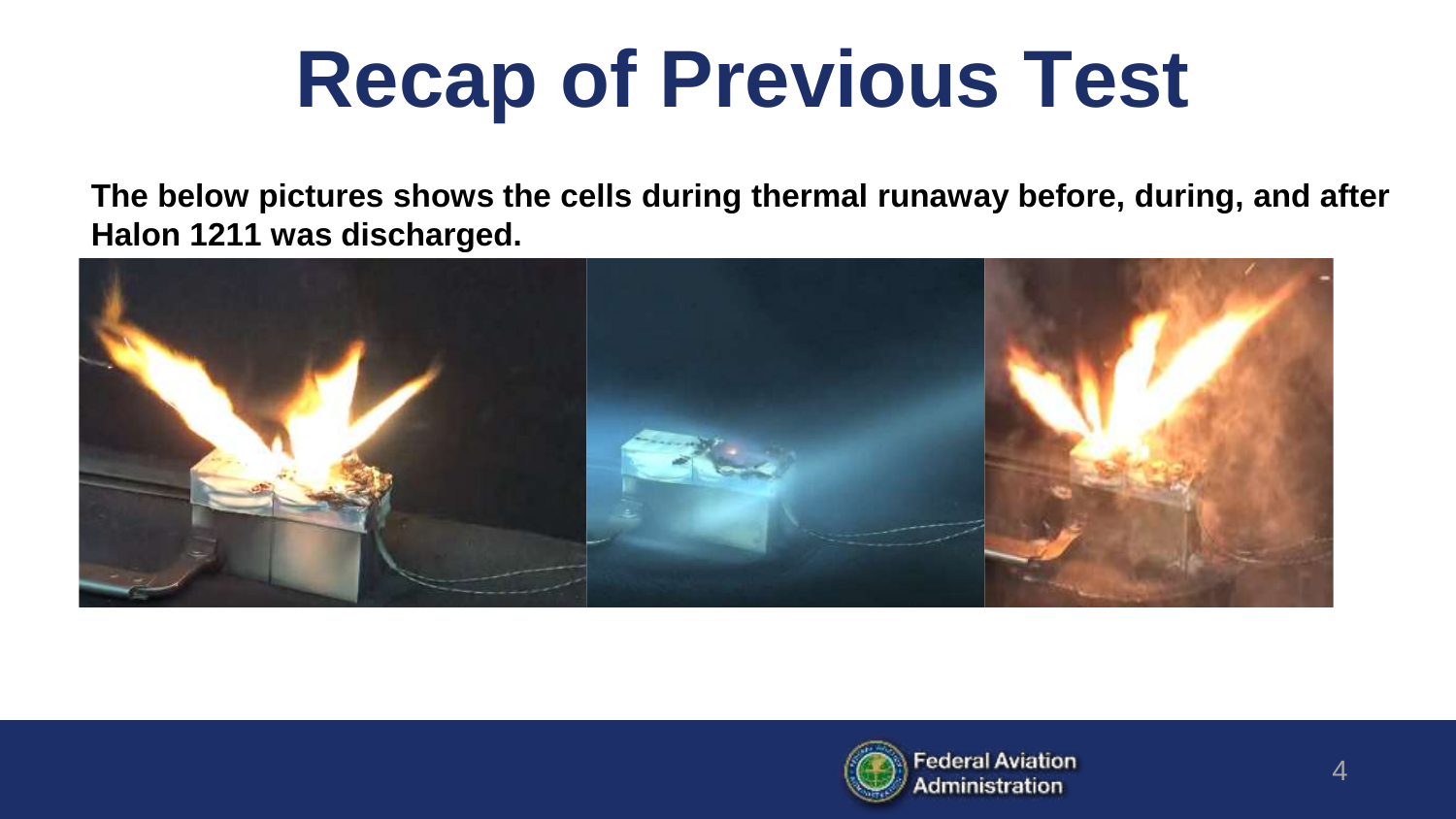## **Recap of Previous Test**

**The below picture shows the cells during thermal runaway before, during, and after 2-BTP (Halotron BrX) was discharged.**



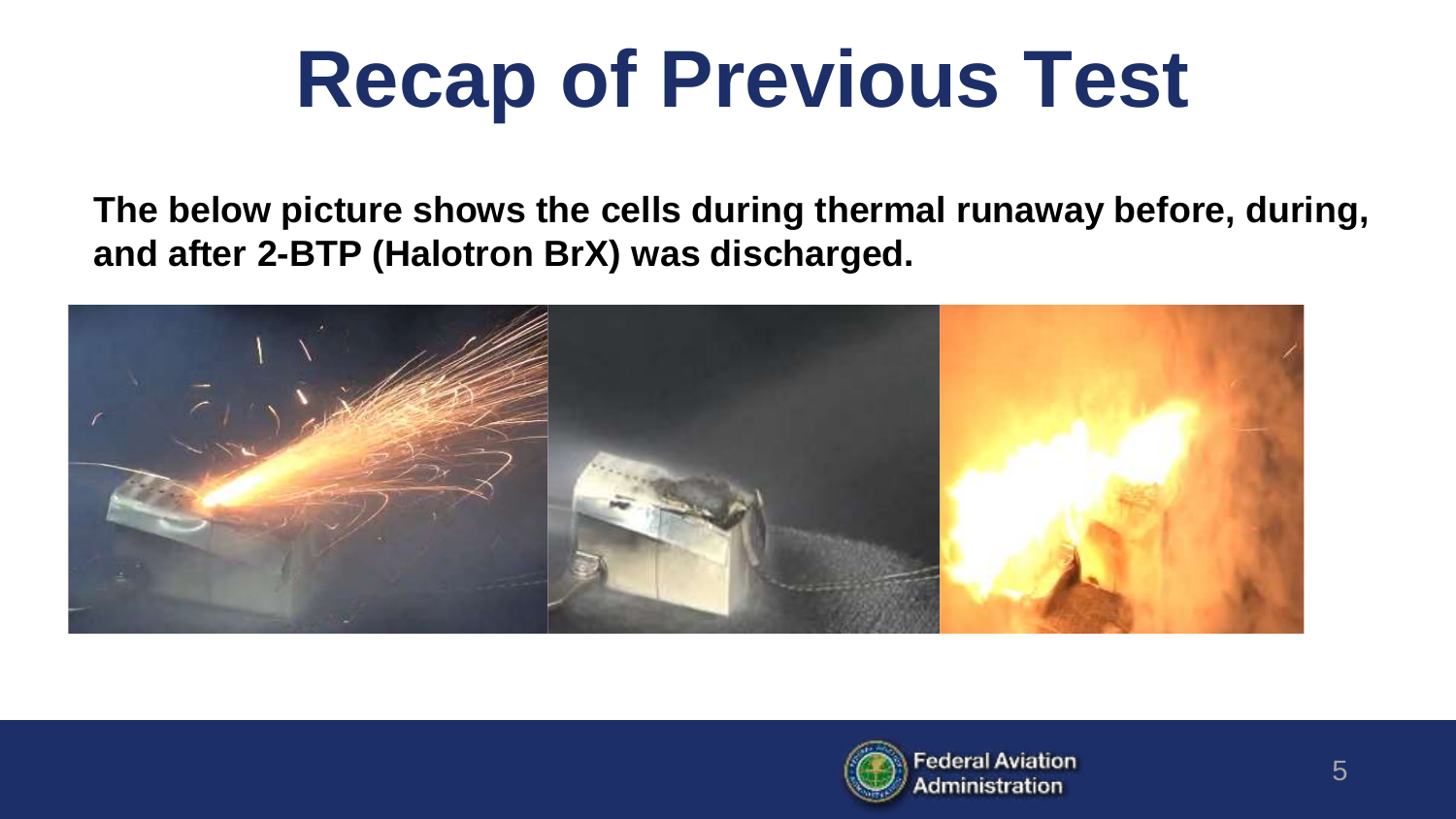#### **Recap of Previous Test**

#### **3D printed batter case using polyetherimide (PIE) thermoplastic material**